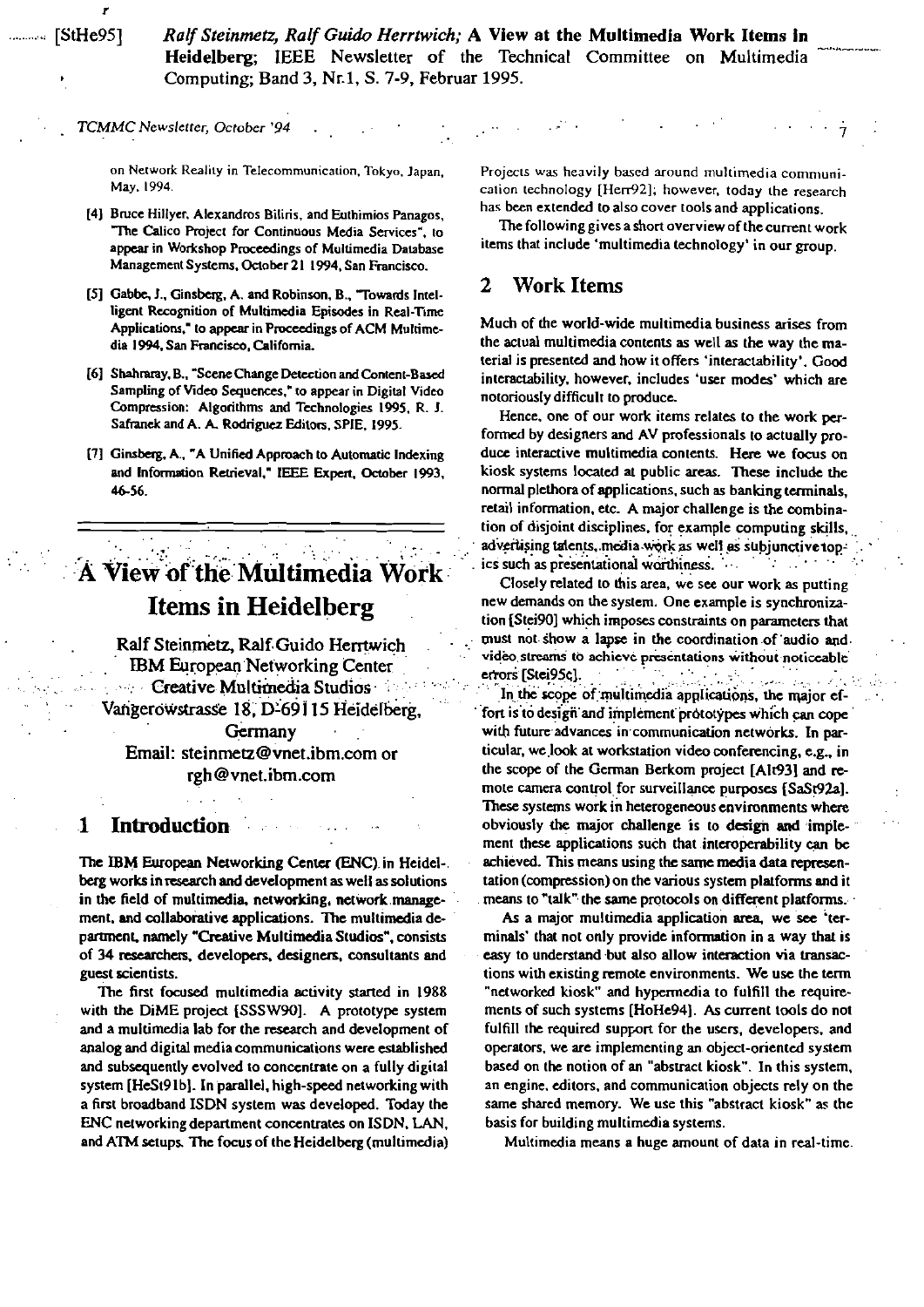In our technology group, we work on resource management issues [VHN93] and their integration into operating systems [MSSt92a] [Stei95a]. Issues like scaling [Del93] and filtering are of crucial importance. As a whole, a multimedia system's needs are for a real-time environment where data is produced and consumed by stream handlers [WoHe94]. These applications are embedded in a toolkit environment[HKSt92a]. Most of this work is performed in the AIX environment.

On our way towards open systems, we have devoted substantial efforts in the development of a running MHEG engine based on the ISO CD (committee draft) document. MHEG (Multimedia and Hypermedia Expert Group) is an ISO standization effort for an interchange format. Our findings were used as input to the standardization committee.

Based on our MHEG experience we are working towards an open representation of multimedia data in the scope of interactive Television. In such an environment, it is sensible to access other telecommunication services such as radio, mail, or www. Hence, in our participation in the German Berkom GLASS project (GLobally Accessible ServiceS), we have designed and are now implementing such distributed multimedia services. 'Openness' is a requirement and joint development of the code with our partners is underway.

In this project we are making use of an existing multimedia server which was developed using the Heidelberg. Transport System (HeiTS) [Hehm91b] HeiTS has its origin in a first version demonstrated for the first time in 1992 at the CeBIT fair in Hannover. Subsequently, we intensified substantially the development around ST II [Del94] and our transport system [DHHS92]. There we address issues like multicasting and routing. Currently a member of our group is the chair of the IETF ST-II task force where actual proposals, such as receiver initiated call set-up, have been introduced into ST-II [Del94].

#### 3 Conclusion

With the multimedia experience today, we look at multimedia from different perspectives:

- 1. The technical point of view has shown us that a profound knowledge of the various components of a multimedia system is helpful and often required [Stei93] [StNa95] for putting in place an adequate design. It also means that at the user interface level, professional content providers are a must today.
- 2. In the mode of operation, we followed the general trend from a more research standpoint to a more product and solution orientation. However, in order to stay at the leading edge of technology, constant effort must be devoted to research. At the same time we

TCMMC Newsletter, October '94

need to understand and direct the activities according to our customers' demands, which often means the elaboration of solutions in complex environments.

3. Multimedia has been addressed in diverse fields (consumer electronics, telecommunications, computers and the media industry); it also is a hot topic in research communities, such as networking, databases, hypertext, and others. With respect to the various industry areas, there have been many joint ventures and close cooperations between many major players. Therefore the establishment of specific conferences (the "IEEE International Conference on Multimedia Computing and Systems" and "ACM Multimedia"), dedicated scientific journals (IEEE "Multimedia Magazine", Springer/ACM "Multimedia Systems", "Multimedia Tools and Applications") and high-level workshops (such as the recent IWACA 94 [Stei94]) are certainly a sign of the way to go. Ralf Guido Herrtwich and Ralf Steinmetz have actively operated from Heidelberg to achieve this goal.

To summarize, in this brief look at the Heidelberg multimedia work items we have provided just an overview of what has been done and what is in progress. This is certainly the work of all our colleagues which we would like to acknowledge here.  $\mathcal{F}^{\mathcal{E}}$ 

### References

- [Alt93] M. Altenhofen, J. Dittrich, R. Hammerschmidt, T. Kappner, C. Kruschel, A. Kackes, T. Steinig: The BERKOM Multimedia Collaboration Service. Proceedings of the ACM Multimedia '93 Conference, Anaheim, 1993.
- [Del93] L. Delgrossi, C. Halstrick, D. Hehmann, R.G. Herrtwich, O. Krone, J. Sandvoss, C. Vogt: Media Scaling with HeiTS, ACM Multimedia 93, Anaheim, August 1993.
- [Del94] L. Delgrossi: Stream Protocol Version 2. Internet Draft, April 1994.
- [DHHS92] L. Delgrossi, C. Halstrick, R.G. Hentwich, H. Stuttgen: HeiTP: a Transport Protocol for ST-II, GLOBE-COM 92, Orlando, 1992.
- [Herr92] R.G. Herrtwich: The HeiProjects: Support for Distributed Multimedia Applica- tions, IBM Technical Report 43.9206, IBM European Networking Center, Hei- delberg, 1992.
- [HoHe94] W. Holfelder, D. Hehmann "A Networked Multimedia Retrieval Management System for Distributed Kiosk Applications", Proceedings of the 1994 IEEE International Conference on Multimedia Computing and Systems, May 1994.
- [Hehm91b] Dietmar Hehmann, Ralf Guido Hentwich, Werner Schulz, Thomas Schutt, Ralf Steinmetz; HeiTS - Architecture and Implementation Strategy of the Heidelberg High-Speed Transport System; 2nd International Workshop on

Margi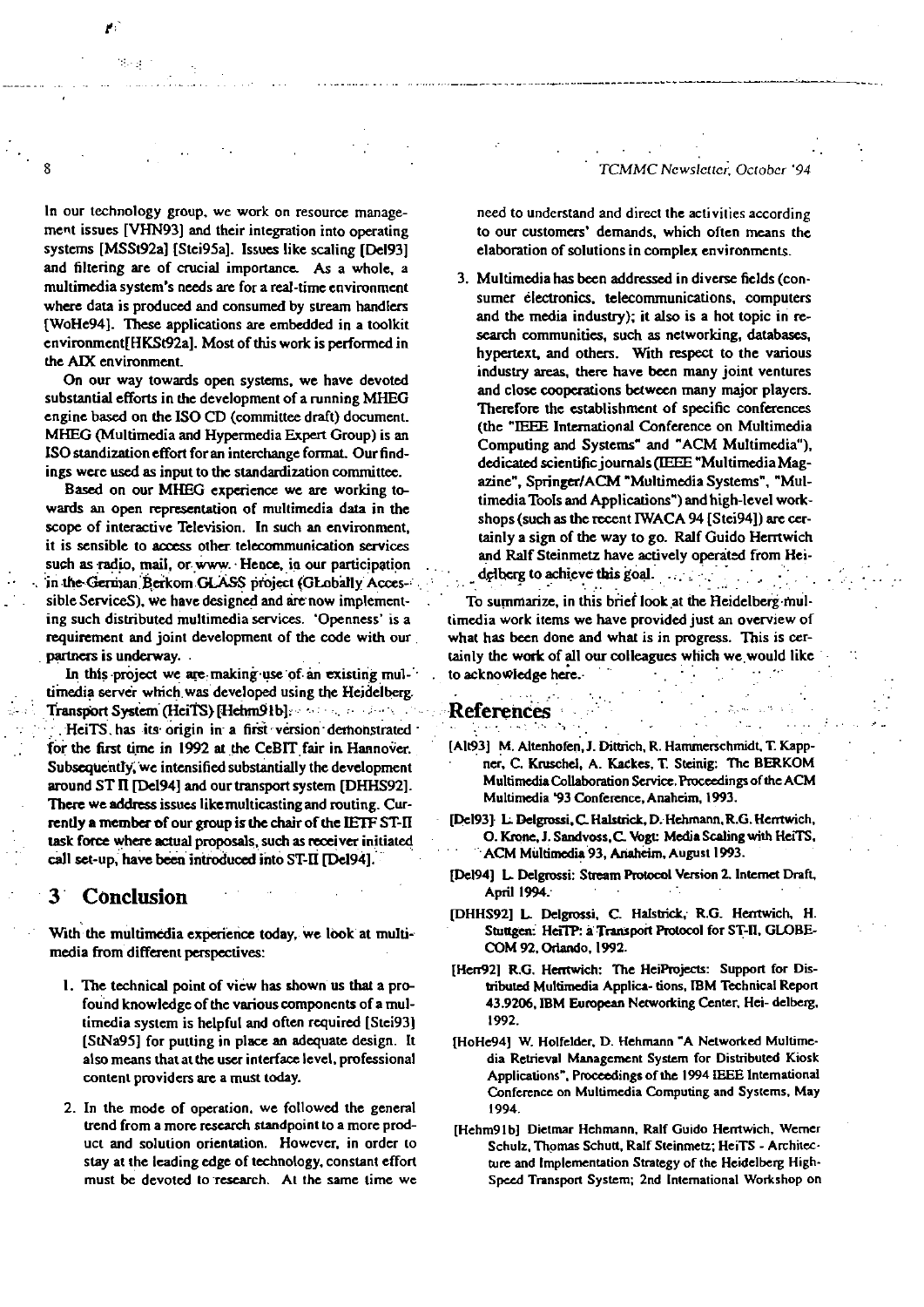TCMMC Newsletter, October '94

Network and Operating System Support for Digital Audio and Video, Heidelberg, 18.-19. November 1991, proceedings published as "Lecture Notes in Computer Science", Springer Verlag, 1992.

- [HeSt91b] Ralf Guido Herrtwich, Ralf Steinmetz; Towards Integrated Multimedia Systems: Why and How; Informatik-Fachberichte no. 293, Springer-Verlag, 1991, pp.327-342.
- [HKSt92a] Dietmar Hehmann, Thomas Kappner, Ralf Steinmetz; An Introduction to HeiMAT: The Heidelberg Multimedia Application Toolkit; 3rd International Workshop on Network and Operating System Support for Digital Audio and Video, San Diego, CA, USA, November 1992, and in Lectures Notes in Computer Science, Springer-Verlag, 1993.
- [SaSt92a] Peter Sander, Ralf Steinmetz; A New Remote Camera Control User Interaction Technique; German patent P 42 33 137, 1992, and applied for patent in the US and Japan, (pending).
- [SSSW90] Ralf Steinmetz, Hermann Schmutz, Bernd Schoner, Michael Wasmund; Generic Support for Distributed Multimedia Applications; IEEE ICC'90, SuperCom'90, Atlanta, **April 1990**
- [Stei90] Ralf Steinmetz; Synchronization Properties in Multimedia Systems; IEEE Journal on Selected Areas in Communication, vol.8, no.3, April 1990, pp.401-412.
- [Stei93] Ralf Steinmetz: Multimedia Technology: Fundamentals and Introduction (in German); Springer-Verlag, 1993.
- [Stei94] Ralf Steinmetz (ed.); Multimedia Communications and : Teleservices: 2nd IWACA; Lecture Notes in Computer Science, Nr. 868, Springer-Verlag, to appear in September 1994.
- [Stei95a] Ralf Steinmetz; A Multimedia File System Survey: Approaches for Continuous Media Disk Scheduling; to appear at "Computer Communications", 1994.
- [Stei95c] Ralf Steinmetz; Human Perception of Jitter and Media Synchreonization; submitted to "IEEE Journal on Selected Areas in Communications", 1994.
- [StNa95] Raif Steinmetz, Klara Nahrstedt; The Fundamentals of Multimedia Systems: Prentice-Hall, inc., to appear in March 1995.
- [MSSt92a] Andreas Mauthe, Werner Schulz, Ralf Steinmetz; Inside the Heidelberg Multimedia Operating System Support: Real-Time Processing of Continuous Media in OS/2; IBM Technical Report43.9214, October 1992.
- [VHN93] C. Vogt, R.G. Herrtwich, R. Nagarajan: HeiRAT: The Heidelberg Resource Administration Technique - Design Philosophy and Goals, Kommunikation in verteilten Systemen, Munich, March 1993.
- [WoHe94] L. Wolf, R.G. Herrtwich: The System Architecture of the Heidelberg Transport System. ACM Operating Systems Review, Vol.28, No. 2, April 1994.

**Research Project at LAAS-CNRS on** Distributed Multimedia Systems

Q.

## **CESAME:** Formal Design of **High Speed Multimedia Cooperative Systems**

Michel Diaz LAAS du CNRS 7 Avenue du Colonel Roche 31077 Toulouse France Email: diaz@laas.fr

#### Introduction  $\mathbf{1}$

The CESAME project, a collaborative project including CNET and CNRS, aims to develop a design methodology supported by formal techniques and tools for designing and implementing high speed multimedia cooperative systems. CNET and CNRS agreed to define in 1991 the CESAME project (Conception formElle de Systemes hAuts debits Multimedias coopEratifs), whose aim is to develop architectures, methods, techniques and tools for supporting the design of distributed cooperative multimedia systems.

The CESAME project has two main general goals: the first one is to strengthen the on-going and advanced research and results that exist in the domains of Telecommunications and Computer Networks, with the objective of integrating them and creating a synergy between both domains; the second one is to provide approaches and mechanism that are both able to manage the design of future real systems and that can be supported by advanced software tools. Our design will be based on the ATM technology.

CESAME has been organized around six conceptual levels, one for each of the main domains to be addressed; they are presented in the following.

#### **ATM**

Work on ATM problems will be emphasized in

- architectures and network management,
- basic and future services and protocols,
- . definition of the AAL layer.

#### High Speed & Multimedia Transport

Audio and video objects, when played live, generate isosynchronous streams defined by fixed rates; they have to be integrated with the usual traditional computing transfers,